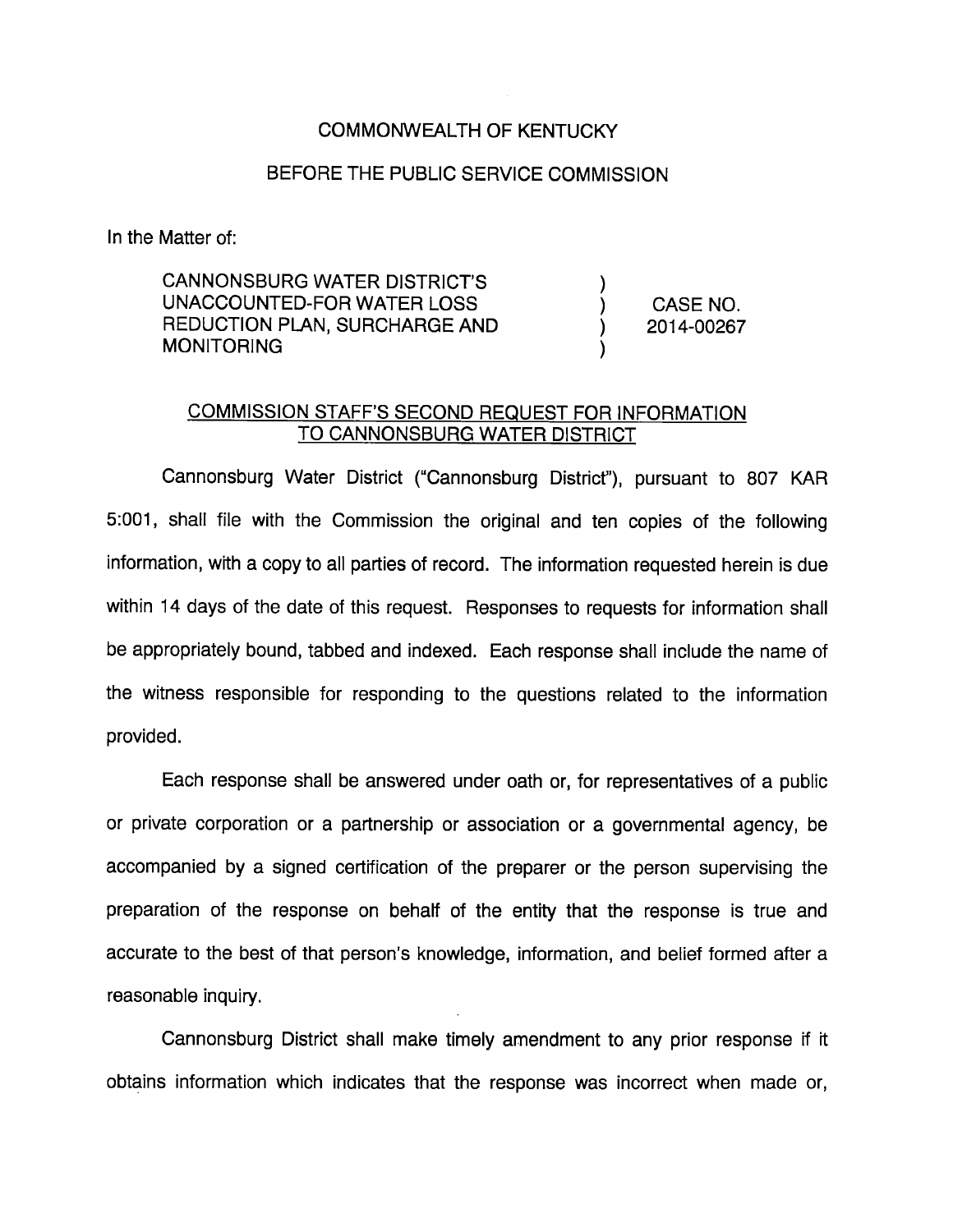though correct when made, is now incorrect in any material respect. For any request to which Cannonsburg District fails or refuses to furnish all or part of the requested information, it shall provide a written explanation of the specific grounds for its failure to completely and precisely respond.

Careful attention should be given to copied material to ensure its legibility. When the requested information has been previously provided in this proceeding in the requested format, reference may be made to the specific location of that information in responding to this request. When filing a paper containing personal information, Cannonsburg District shall, in accordance with 807 KAR 5:001, Section 4(10), encrypt or redact the paper so that personal information cannot be read.

1. Ordering paragraph 5 of the Commission's December 12, 2014 Order requires Cannonsburg District to file a monthly activity report regarding the status of the meter installation and development of a comprehensive unaccounted-for water loss reduction plan. In Cannonsburg District's reply, filed with the Commission on January 6, 2015, it stated that all of the in-line and by-pass meters were installed in November 2014 for the purpose of leak detection. Cannonsburg District indicated that the meters are being read daily and that information is being collected.

a. Provide confirmation that the meters have been installed in accordance with the engineering drawings previously submitted to the Commission.

b. Provide a detailed explanation of the status of the development of a comprehensive unaccounted-for water loss reduction plan.

c. Provide a detailed explanation describing the type of information that is being collected as described in your response to the Commission.

-2- Case No. 2014-00267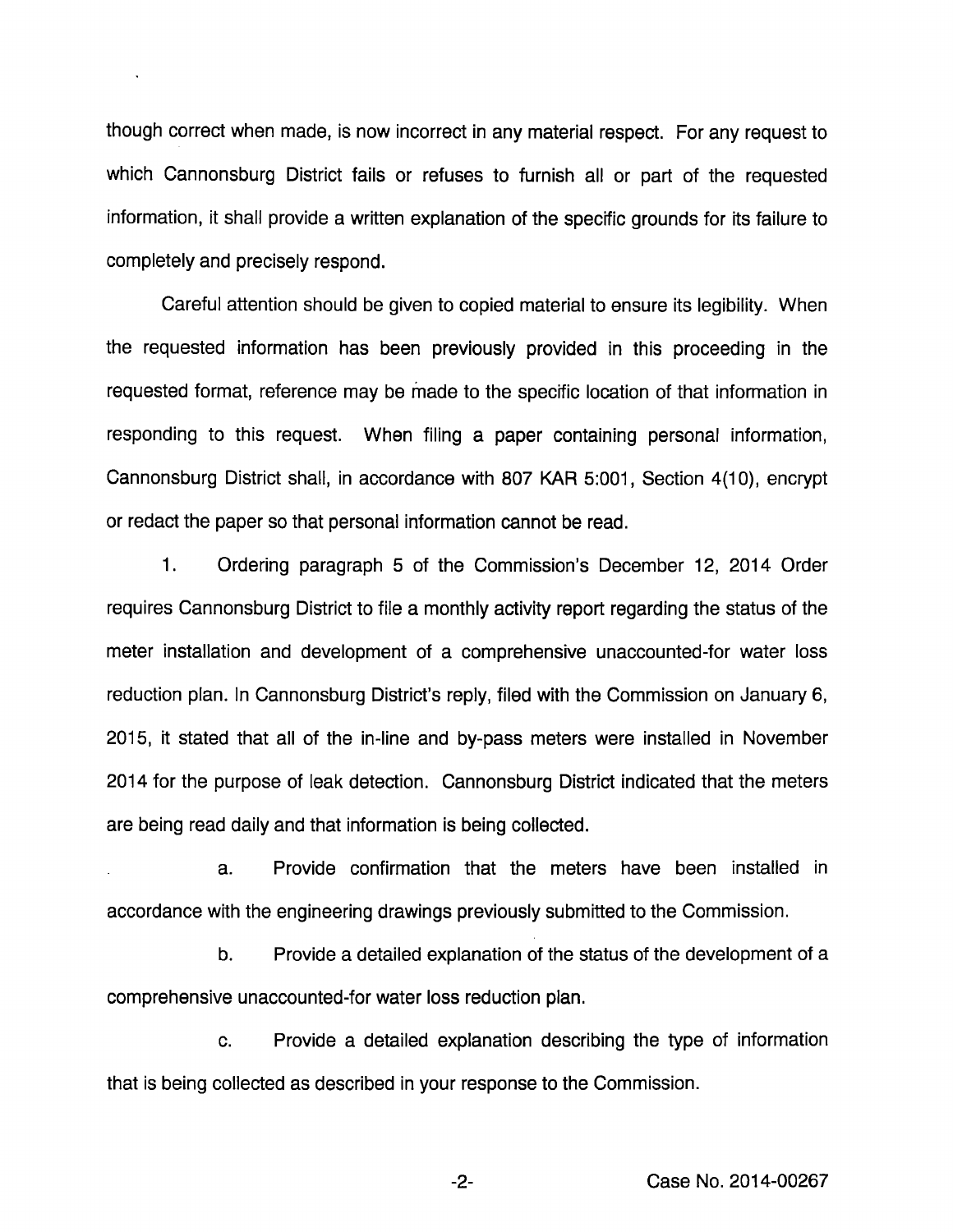(1) Provide how this information is being utilized.

(2) Provide all work papers and supporting documentation.

d. For each of Cannonsburg District's master meter zones, provide a monthly comparison of the master meter readings to the customer meter readings for the months December 2014 and January 2015.

2. In Cannonsburg District's December 2014 Surcharge Report, filed with the Commission on January 15, 2015, it states that there was no activity in the month of December 2014 and that it is getting ready to bid for the next phase within a month or two.

a. Provide an explanation indicating why no activity occurred during the month of December 2014.

b. Identify the type of activity intended.

c. Provide a definition for the term "phase" as used by Cannonsburg District in the December 2014 Surcharge Report.

d. Provide a description of the work that will be completed in the next "phase."

e. Explain if Cannonsburg District intends to submit an application for a Certificate of Public Convenience and Necessity for the construction in the next "phase."

Jeff/Derouen **FEB 06 2015** Executive Director Executive Director Public Service Commission P. 0. Box 615

cc: Parties of Record Frankfort, KY 40602